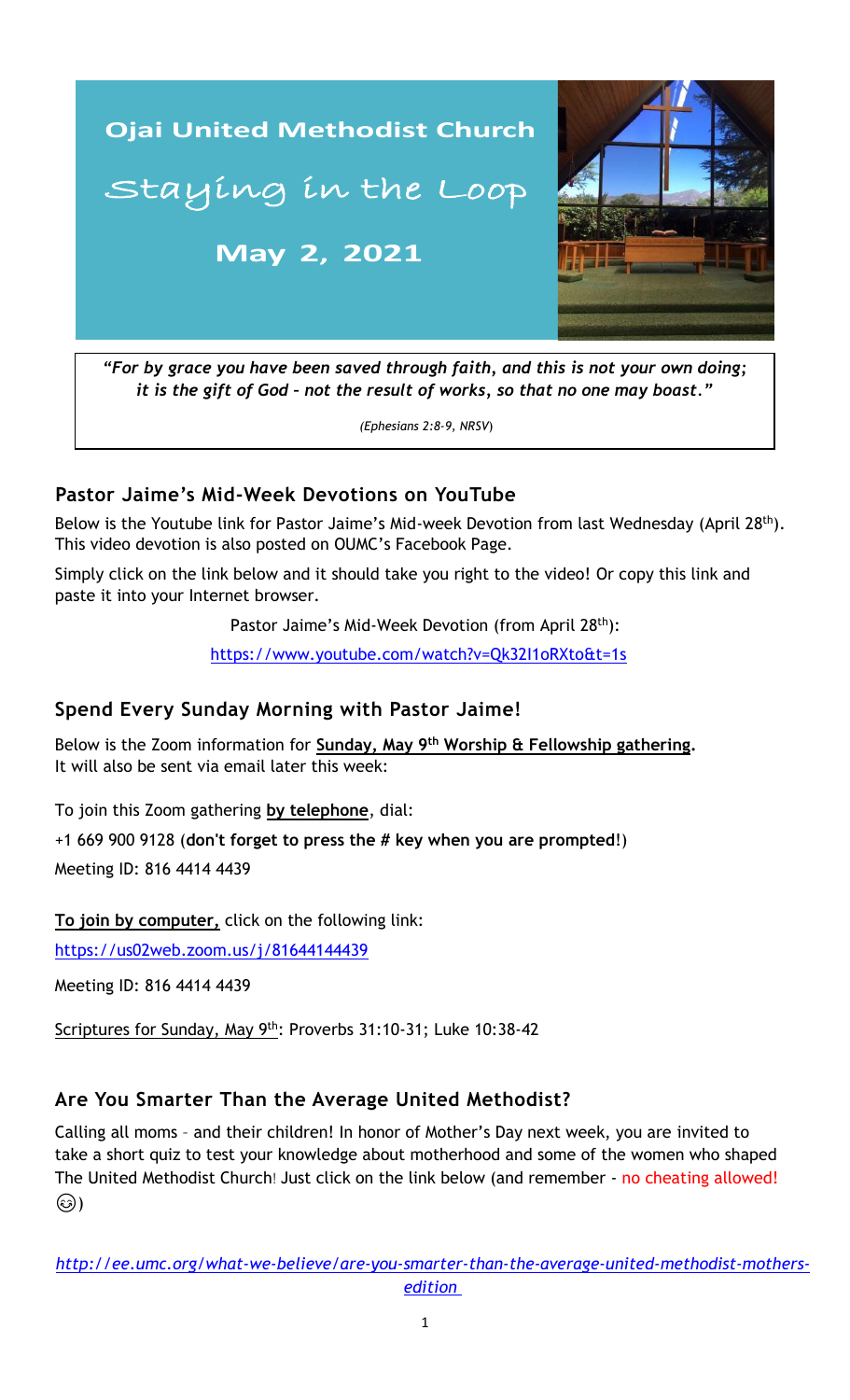# *The History of Mother's Day!*

Celebrations of mothers and motherhood can be traced back to the ancient Greeks and Romans, who held festivals in honor of the mother goddesses Rhea and Cybele, but the clearest modern precedent for Mother's Day is the early Christian festival known as "Mothering Sunday."

Once a major tradition in the United Kingdom and parts of Europe, this celebration fell on the fourth Sunday in Lent and was originally seen as a time when the faithful would return to their "mother church"—the main church in the vicinity of their home—for a special service.

Over time the Mothering Sunday tradition shifted into a more secular holiday, and children would present their mothers with flowers and other tokens of appreciation. This custom eventually faded in popularity before merging with the American Mother's Day in the 1930s and 1940s.

(*Courtesy: https://www.history.com/topics/holidays/mothers -day*)

*Happy Mother's Day, Dear OUMC Women!*

## **Pray Unceasingly…**

Although we are not currently able to gather in person to worship or pray, we most certainly can still pray together! As the Apostle Paul wrote in his Epistle to the Romans (Chapter 8), "*Nothing can separate us from the love of God through Christ Jesus*." Prayer connects us all, as God's Children. And nothing can ever separate us!

This week let us be in prayer for each other and for our dear brothers and sisters listed below.

**For strength and health**: John Sherman (health issues); Steve Marks (Michael Marks' brother, suffering from heart problems); Jennie Leidig (recovering from a bad fall and pneumonia); Linda Aldous (recovering from back surgery on March 16<sup>th</sup>); Kevin Ball (Jean Ball's grandson, who suffered a stroke); Greg (friend of Angie, Lee Criger's daughter, recovering from brain surgery); Linda Margeson, Brenda Nelson, and Bob Murphy (Marie Forrest's cousins); Jesse Rusch; Katie (friend of Soni Wright); Carol Longhom; Aleena (granddaughter of the Dennis's); Linda Harris; Laurie King.

**Our homebound friends:** Lorayn Nelson, Robin Chambliss, Bob Unruhe, Norma Mitrany, Elaine Nelson, Allen Spencer, Pauline Malos, Lynn Hernandez, Jeanne Keyser, Pauline Larwood.

**For our Covenant Churches:** Christ Our Savior UMC (Quartz Hill) and Pastor Ken Gardner; Lompoc First UMC and Pastor Joy Price.

**For our Church Leadership:** North District Office; Rev. Jim Powell; staff and district leaders; Cal-Pac Conference; Bishop Grant Hagiya; staff and conference leaders.

#### **Other prayers:**

financial issues due to loss of jobs and/or unemployment; all who are feeling anxious and All those effected by COVID-19; all people in the work field battling and working with COVID-19 head on; all who are quarantined; all who are alone in hospitals; all who are facing uncertain; all who are navigating how to remain connected with loved ones; Immigrants and their families; a sense of community among students; our UMC Denomination; Veterans those serving and their families; Ojai's Homeless neighbors; the continued actions of justice in the Black Lives Matter movement; the young people who are demanding change with respect, peace, and their powerful voices; for the mental health and stability of all people during these trying times…

## *GOD… IN YOUR MERCY… HEAR OUR PRAYERS. AMEN!*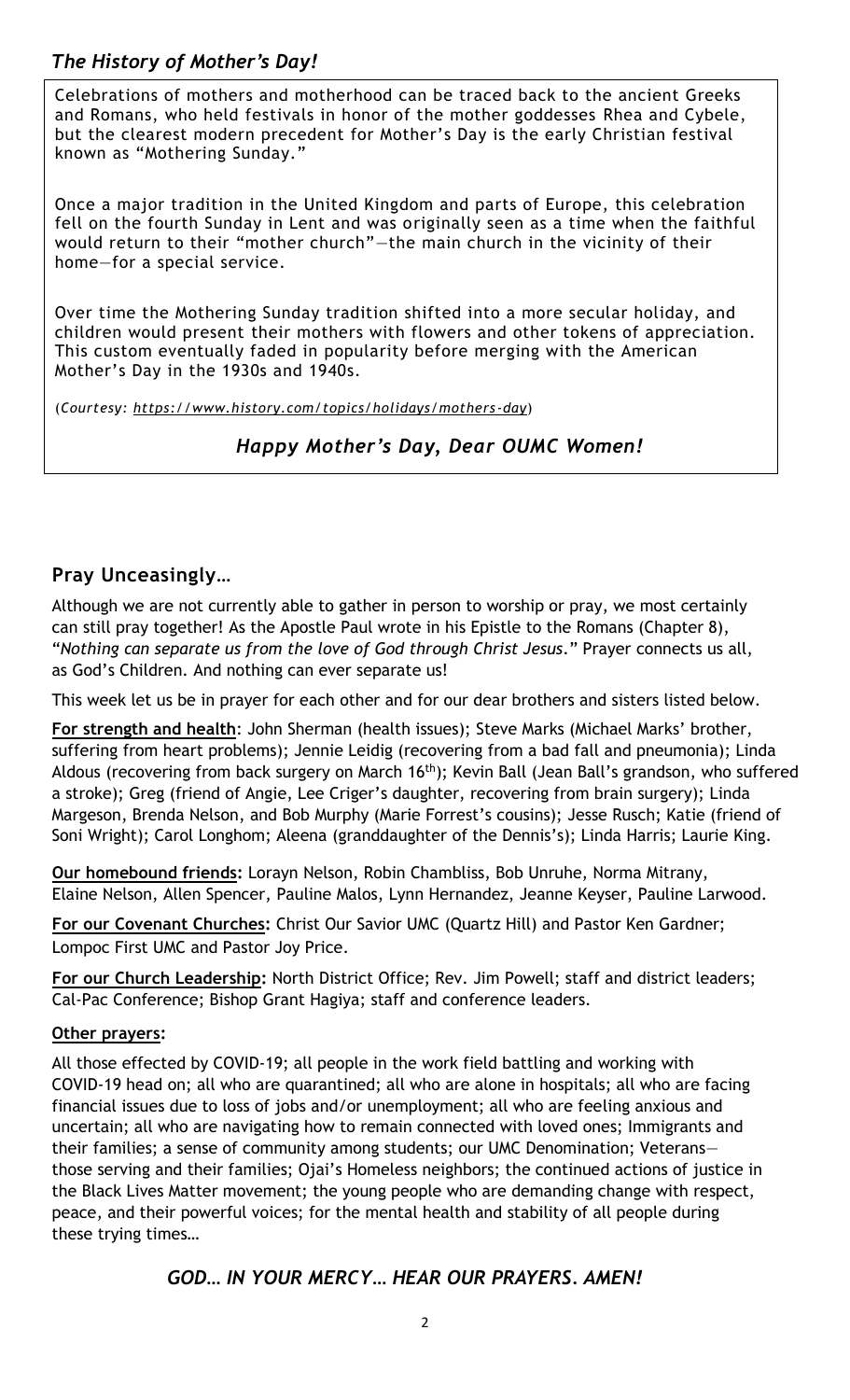# *From the Pastor's Desk...*

We love God. That's a pretty definite "pre-requisite" for being Christian, isn't it?! While we may not believe the same things or share the same theology, we all agree that we adore God, devote our lives to God, and live for God. Yet, here's the curious part: we've never actually *seen* God! Or *have we?*

What does God look like? One day, a kindergarten teacher was observing her classroom of children as they were working on a drawing assignment. As the teacher got to one little girl who was drawing diligently, she asked the little girl what her drawing was. The girl replied, "I'm drawing God." The teacher paused and said, "But no one knows what God looks like." Without missing a beat or looking up from her drawing the girl replied, "They will in a minute."

So, we all love God, but none of us really know what God looks like. You might say that we *have loved* - and *continue to love* - God not at "first sight"… but *before* first sight!

First John 4:7-21 tells us that "God is love, and those who abide in love abide in God, and God abides in them." That means *we* are capable of "love before first sight," too. Before a baby is born, do we say we'll have to wait to see the baby first, before we decide if we love him or her? Of course not! You don't love your children because of what they've done or what they could do. You love them simply for who they are: *yours*. You loved them "before first sight." Can't we imagine this might be the same experience God has when God "holds" us? God doesn't love us because we do things for The Holy Spirit or because of our great feats and accomplishments. God doesn't love us because we're always good. God loves us because we are God's - despite it all, and through it all.

First John 4:20-21 remind us that "Those who say, 'I love God,' and hate their brothers or sisters, are liars; for those who do not have a brother or sister whom they have seen, cannot love God whom they have not seen. The commandment we have from him is this: those who love God must love their brothers and sisters also." No one ever said loving our brothers and sisters was going to be easy, but it's something we, as Christians, are called to do.

I guess, when we think about it, we *do* know what God looks like. God looks like LOVE! I'll bet we can *all* draw that, can't we? Amen!

Yours in Christ,

Pastor Jaime